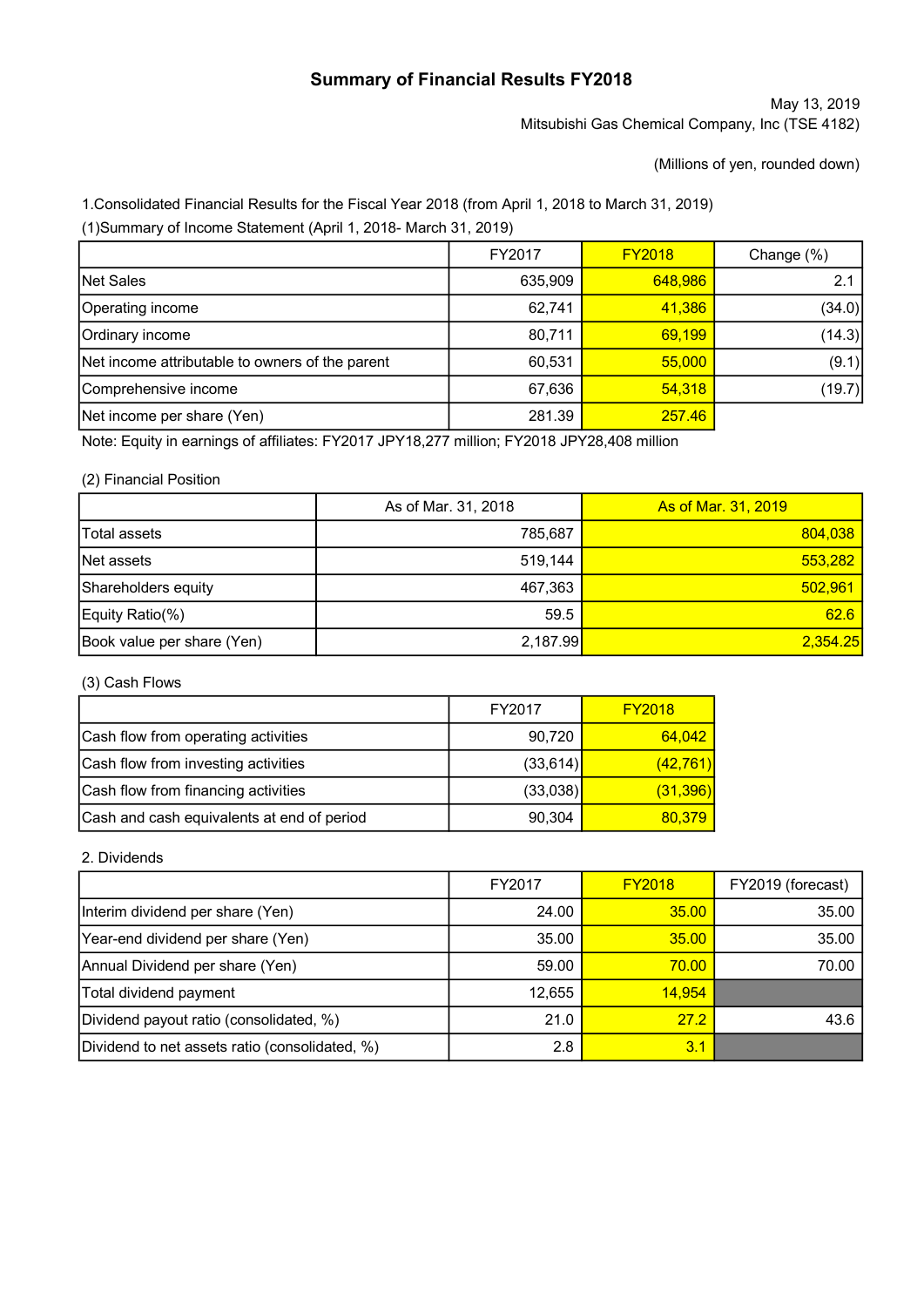## 3. Consolidated Business Forecasts for FY2019 (April 1, 2019 - March 31, 2020)

|                                                 | <b>First Half</b> | <b>Full Year</b> | Y/Y Change (%) |
|-------------------------------------------------|-------------------|------------------|----------------|
| Net Sales                                       | 320,000           | 650,000          | 0.2            |
| Operating income                                | 18,000            | 40,000           | (3.4)          |
| Ordinary income                                 | 18,000            | 45,000           | (35.0)         |
| Net income attributable to owners of the parent | 14,000            | 34,000           | (38.2)         |
| Net income per share (Yen)                      | 65.95             | 160.67           |                |

## 4. Number of Shares Outstanding (Common Stock)

|                                                                     | FY2017      | <b>FY2018</b>           |
|---------------------------------------------------------------------|-------------|-------------------------|
| Number of shares outstanding at term end (including treasury stock) | 231,739,199 | 231.739.199             |
| Number of shares of treasury stock at term-end                      | 18,135,027  | <mark>18.099.472</mark> |
| Average number of shares                                            | 215,117,047 | 213,630,153             |

## Reference: Outline of Non-consolidated Financial Results

## 1. Non-consolidated Financial Results for the Fiscal Year 2018 (from April 1, 2018 to March 31, 2019)

## (1) Non-consolidated Operating Results

|                            | FY2017  | <b>FY2018</b> | Change (%) |
|----------------------------|---------|---------------|------------|
| Net Sales                  | 364,433 | 375.129       | 2.9        |
| Operating income           | 31,287  | 23,122        | (26.1)     |
| Ordinary income            | 54,149  | 41,329        | (23.7)     |
| Net income                 | 41,386  | 34,690        | (16.2)     |
| Net income per share (Yen) | 192.39  | 162.39        |            |

## (2) Non-consolidated Financial Position

|                            | As of Mar. 31, 2018 | <b>As of Mar. 31, 2019</b> |
|----------------------------|---------------------|----------------------------|
| lTotal assets              | 455.869             | 457.427                    |
| Net assets                 | 275.255             | 291,198                    |
| Shareholders equity        | 275.255             | 291,198                    |
| Equity Ratio(%)            | 60.4                | 63.7                       |
| Book value per share (Yen) | 1,288.62            | 1,363.04                   |

1. These financial statements are exempt from audit procedure.

2. Forecasts, etc., recorded in this document contain forward-looking statements that are based on management's estimates, assumptions and projections at the time of publication. A number of factors could cause actual results to differ materially from expectations.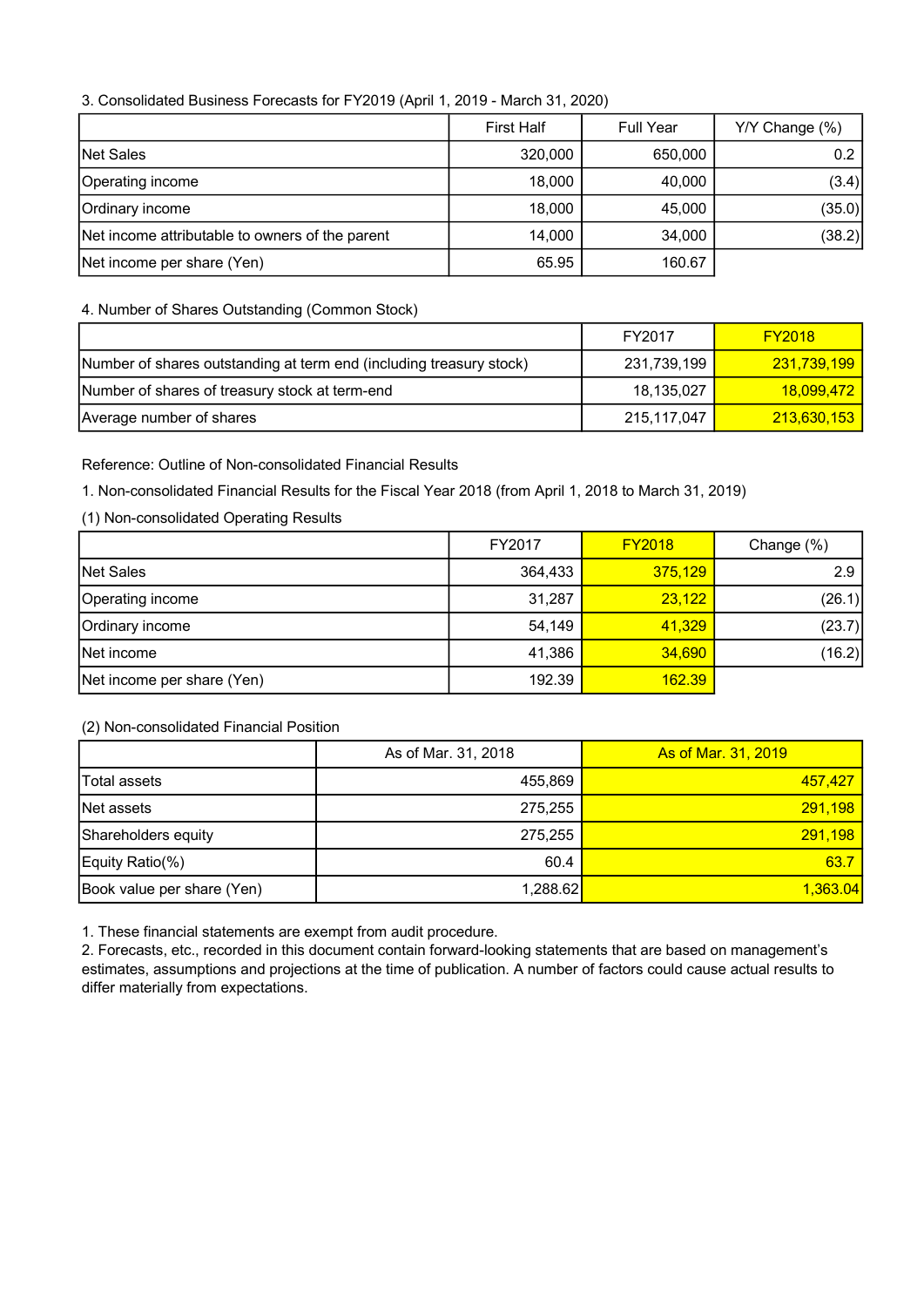# Consolidated Financial Statements

# 1. Consolidated Balance Sheets

|                                           | (Millions of yen, rounded down) |                     |  |
|-------------------------------------------|---------------------------------|---------------------|--|
|                                           | As of Mar. 31, 2018             | As of Mar. 31, 2019 |  |
| <b>ASSETS</b>                             |                                 |                     |  |
| <b>Current assets</b>                     |                                 |                     |  |
| Cash and deposits                         | 101,090                         | 91,130              |  |
| Trade notes and accounts receivable       | 165,606                         | 155,507             |  |
| Short-term investments securities         | 121                             | 23                  |  |
| Merchandise and finished goods            | 57,958                          | 67,681              |  |
| Work in progress                          | 11,044                          | 13,308              |  |
| Raw materials and supplies                | 34,750                          | 38,262              |  |
| Other                                     | 14,847                          | 13,965              |  |
| Allowance for doubtful accounts           | (1, 170)                        | (1,033)             |  |
| <b>Total current assets</b>               | 384,249                         | 378,845             |  |
| <b>Noncurrent assets</b>                  |                                 |                     |  |
| Property, plant and equipment             |                                 |                     |  |
| Buildings and structures, net             | 80,823                          | 81,630              |  |
| Machinery, equipment and vehicles, net    | 81,359                          | 78,700              |  |
| Land                                      | 38,458                          | 39,826              |  |
| Lease assets, net                         | 469                             | 377                 |  |
| Construction in progress                  | 12,347                          | 20,522              |  |
| Other, net                                | 7,260                           | 7,435               |  |
| Total property, plant and equipment       | 220,717                         | 228,492             |  |
| Intangible assets                         |                                 |                     |  |
| Goodwill                                  | 3,911                           | 3,841               |  |
| Lease assets                              | 14                              | 5                   |  |
| Software                                  | 2,141                           | 2,187               |  |
| Other                                     | 2,343                           | 2,579               |  |
| <b>Total intangible assets</b>            | 8,411                           | 8,614               |  |
| <b>Investments and other assets</b>       |                                 |                     |  |
| Investment securities                     | 161,391                         | 177,011             |  |
| Long-term loans receivable                | 2,632                           | 2,831               |  |
| Deferred tax assets                       | 2,094                           | 2,510               |  |
| Assets for retirement benefits            | 1,221                           | 1,174               |  |
| Other                                     | 5,522                           | 5,101               |  |
| Allowance for doubtful accounts           | (555)                           | (543)               |  |
| <b>Total investments and other assets</b> | 172,308                         | 188,086             |  |
| Total noncurrent assets                   | 401,437                         | 425,193             |  |
| <b>Total assets</b>                       | 785,687                         | 804,038             |  |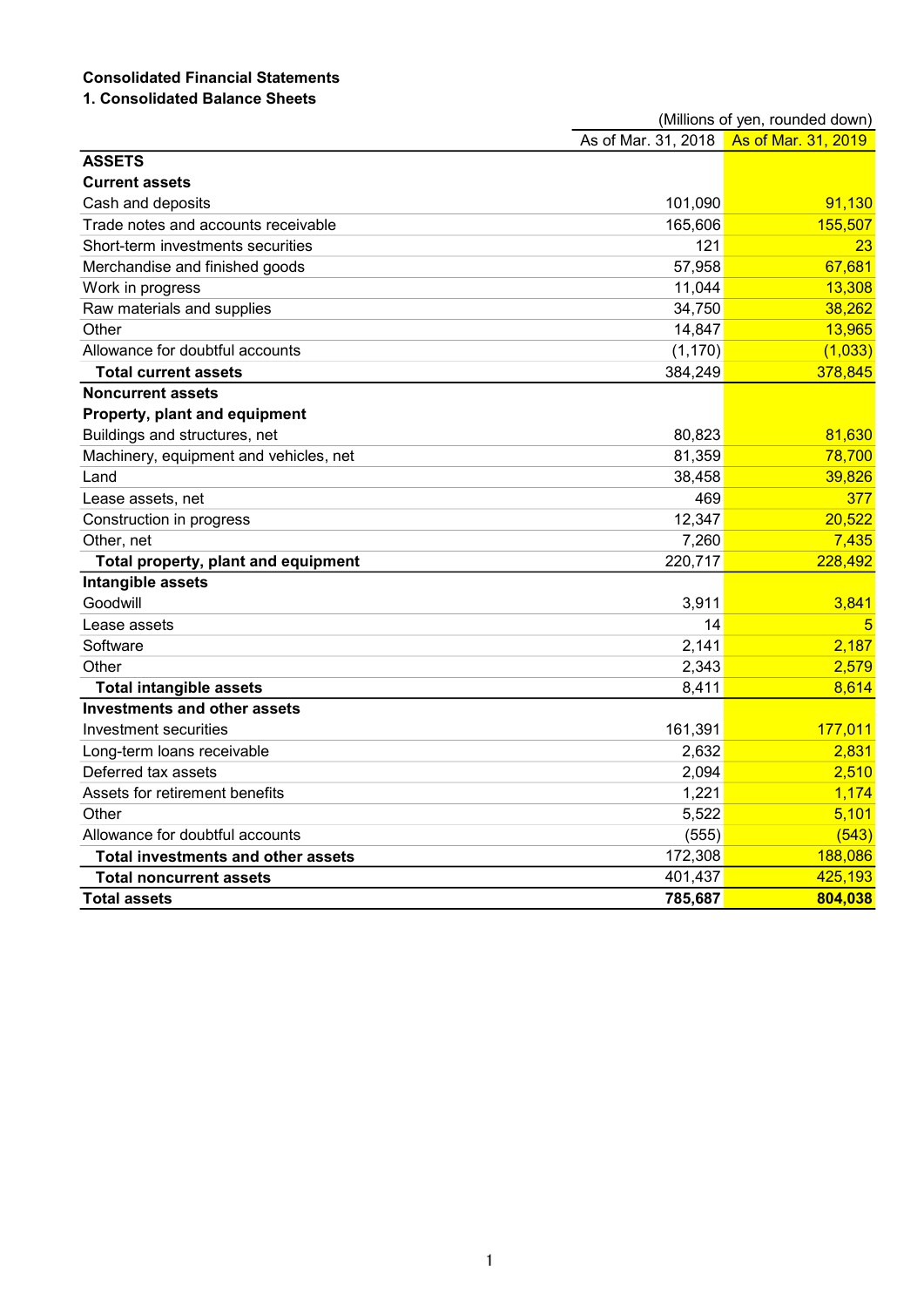|                                                                  | (Millions of yen, rounded down)         |          |
|------------------------------------------------------------------|-----------------------------------------|----------|
|                                                                  | As of Mar. 31, 2018 As of Mar. 31, 2019 |          |
| <b>LIABILITIES</b>                                               |                                         |          |
| <b>Current liabilities</b>                                       |                                         |          |
| Trade notes and accounts payable                                 | 88,720                                  | 80,089   |
| Short-term loans payable                                         | 71,155                                  | 58,749   |
| Accrued expenses                                                 | 16,591                                  | 20,493   |
| Lease obligations                                                | 100                                     | 97       |
| Income taxes payable                                             | 4,133                                   | 3,439    |
| Provision for bonuses                                            | 5,422                                   | 5,539    |
| Provision for directors' bonuses                                 |                                         |          |
| Provision for environmental improvements                         | 10                                      | 129      |
| Provision for loss on business withdrawal                        | 66                                      | 17       |
| Provision for business structure improvements                    |                                         | 19       |
| Provision for loss on liquidation of subsidiaries and affiliates | 144                                     | 505      |
| Asset retirement obligations                                     | 1,522                                   | 113      |
| Other                                                            | 18,968                                  | 19,223   |
| <b>Total current liabilities</b>                                 | 206,835                                 | 188,420  |
| <b>Noncurrent liabilities</b>                                    |                                         |          |
| Bonds payable                                                    | 10,000                                  | 10,000   |
| Long-term loans payable                                          | 25,328                                  | 26,615   |
| Lease obligations                                                | 378                                     | 290      |
| Deferred tax liabilities                                         | 10,080                                  | 9,521    |
| Provision for directors' retirement benefits                     | 339                                     | 337      |
| Provision for loss on guarantees                                 | 1,088                                   | 2,358    |
| Provision for environmental improvements                         | 217                                     | 164      |
| Provision for business structure improvements                    | 1,048                                   | 1,017    |
| Provision for loss on business withdrawal                        | 58                                      |          |
| Provision for loss on liquidation of subsidiaries and affiliates | 577                                     | 72       |
| Other provision                                                  | 220                                     | 218      |
| Projected benefit obligations                                    | 4,592                                   | 5,247    |
| Asset retirement obligations                                     | 2,420                                   | 2,324    |
| Other                                                            | 3,355                                   | 4,166    |
| <b>Total noncurrent liabilities</b>                              | 59,707                                  | 62,336   |
| <b>Total liabilities</b>                                         | 266,543                                 | 250,756  |
| <b>NET ASSETS</b>                                                |                                         |          |
| <b>Shareholders' equity</b>                                      |                                         |          |
| Capital stock                                                    | 41,970                                  | 41,970   |
| Capital surplus                                                  | 34,578                                  | 34,298   |
| Retained earnings                                                | 399,033                                 | 439,080  |
| Treasury stock                                                   | (19,966)                                | (19,930) |
| Total shareholders' equity                                       | 455,616                                 | 495,418  |
| Accumulated other comprehensive income                           |                                         |          |
| Valuation difference on available-for-sale securities            | 17,261                                  | 13,023   |
| Deferred gains or losses on hedges                               | (0)                                     |          |
| Revaluation reserve for land                                     | 222                                     | 222      |
| Foreign currency translation adjustment                          | (7,614)                                 | (6, 327) |
| Remeasurements of defined benefit plans                          | 1,878                                   | 623      |
| <b>Total accumulated other comprehensive</b>                     | 11,747                                  | 7,542    |
| Non controlling interest                                         | 51,780                                  | 50,321   |
| <b>Total net assets</b>                                          | 519,144                                 | 553,282  |
| <b>Total liabilities and net assets</b>                          | 785,687                                 | 804,038  |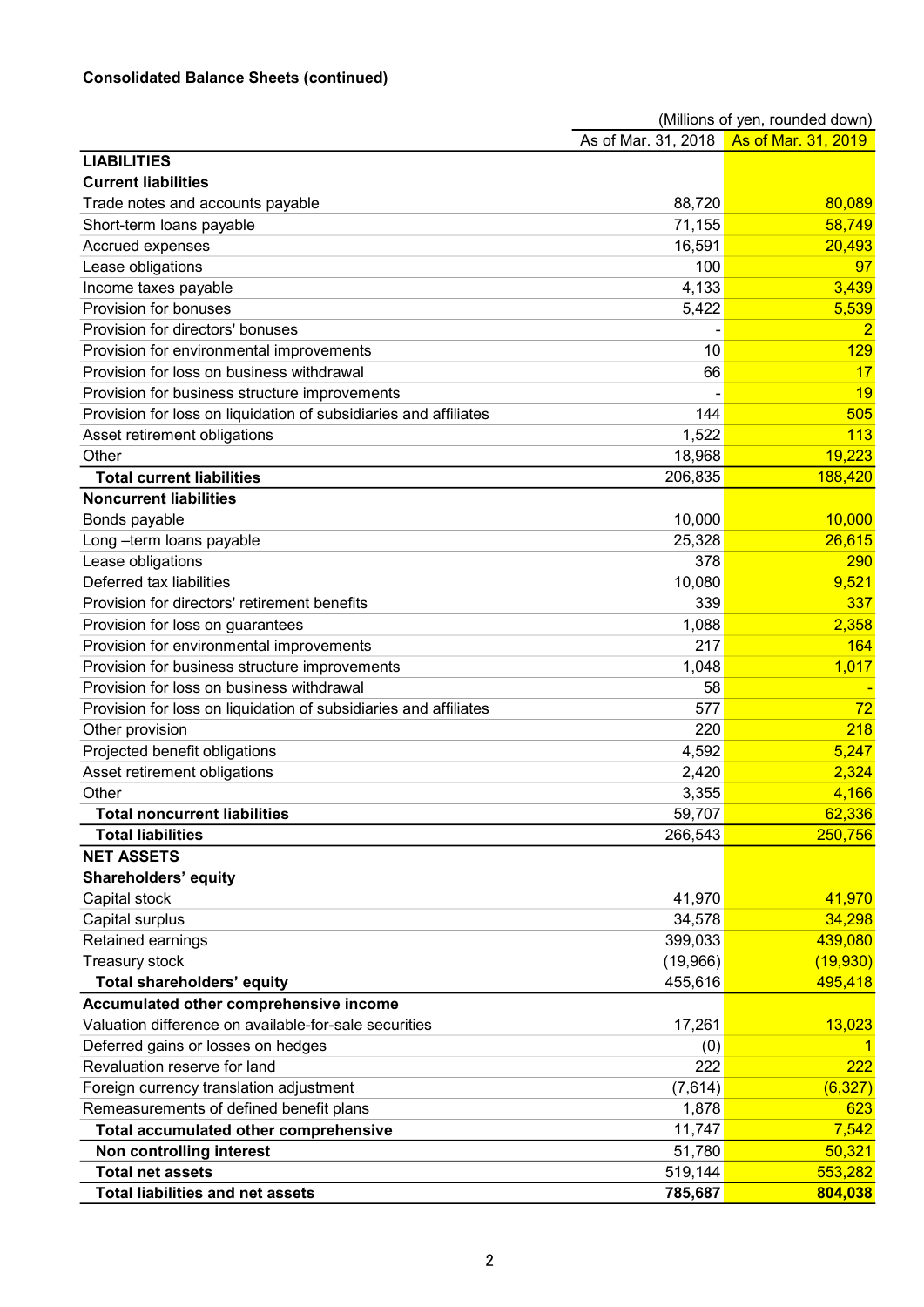# 2. Consolidated Statements of Income

|                                                      | (Millions of yen, rounded down) |               |
|------------------------------------------------------|---------------------------------|---------------|
|                                                      | FY2017                          | <b>FY2018</b> |
| Net sales                                            | 635,909                         | 648,986       |
| Cost of sales                                        | 481,326                         | 512,857       |
| Gross profit                                         | 154,583                         | 136,129       |
| Selling, general and administrative expenses         | 91,841                          | 94,742        |
| Operating income                                     | 62,741                          | 41,386        |
| Non-operating income                                 |                                 |               |
| Interest income                                      | 485                             | 642           |
| Dividend income                                      | 2,096                           | 2,200         |
| Equity in earnings of affiliates                     | 18,277                          | 28,408        |
| Other                                                | 3,546                           | 3,443         |
| Total non-operating income                           | 24,405                          | 34,694        |
| <b>Non-operating expenses</b>                        |                                 |               |
| Interest expense                                     | 1,069                           | 1,018         |
| Personnel expenses for seconded employees            | 1,449                           | 1,430         |
| Loss on disposal of noncurrent assets                | 1,389                           | 988           |
| Rent expenses                                        | 1,264                           | 1,634         |
| Other                                                | 1,261                           | 1,810         |
| Total non-operating expenses                         | 6,435                           | 6,882         |
| Ordinary income                                      | 80,711                          | 69,199        |
| <b>Extraordinary income</b>                          |                                 |               |
| Gain on sales of investment securities               | 1,926                           | 989           |
| Gain on sales of noncurrent assets                   | 548                             | 714           |
| Gain on reversal of asset retirement obligations     |                                 | 650           |
| Insurance income                                     |                                 | <b>116</b>    |
| Compensation income                                  | 407                             |               |
| Total extraordinary income                           | 2,882                           | 2,471         |
| <b>Extraordinary losses</b>                          |                                 |               |
| Provision for loss on guarantees                     | 1,088                           | 1,267         |
| Loss on valuation of investment securities           | 8,297                           | 690           |
| Loss on disposal of noncurrent assets                | 274                             | 646           |
| Loss on business withdrawal                          | 236                             |               |
| Loss on liquidation of subsidiaries and affiliates   | 162                             |               |
| Amortization of goodwill                             | 102                             |               |
| Impairment losses                                    | 11                              |               |
| Total extraordinary losses                           | 10,172                          | 2,604         |
| Income before income taxes, etc.                     | 73,421                          | 69,066        |
| Income taxes, etc.                                   | 7,487                           | 9,087         |
| Net income                                           | 65,933                          | 59,979        |
| Net income attributable to non-controlling interests | 5,402                           | 4,979         |
| Net income attributable to owners of the parent      | 60,531                          | 55,000        |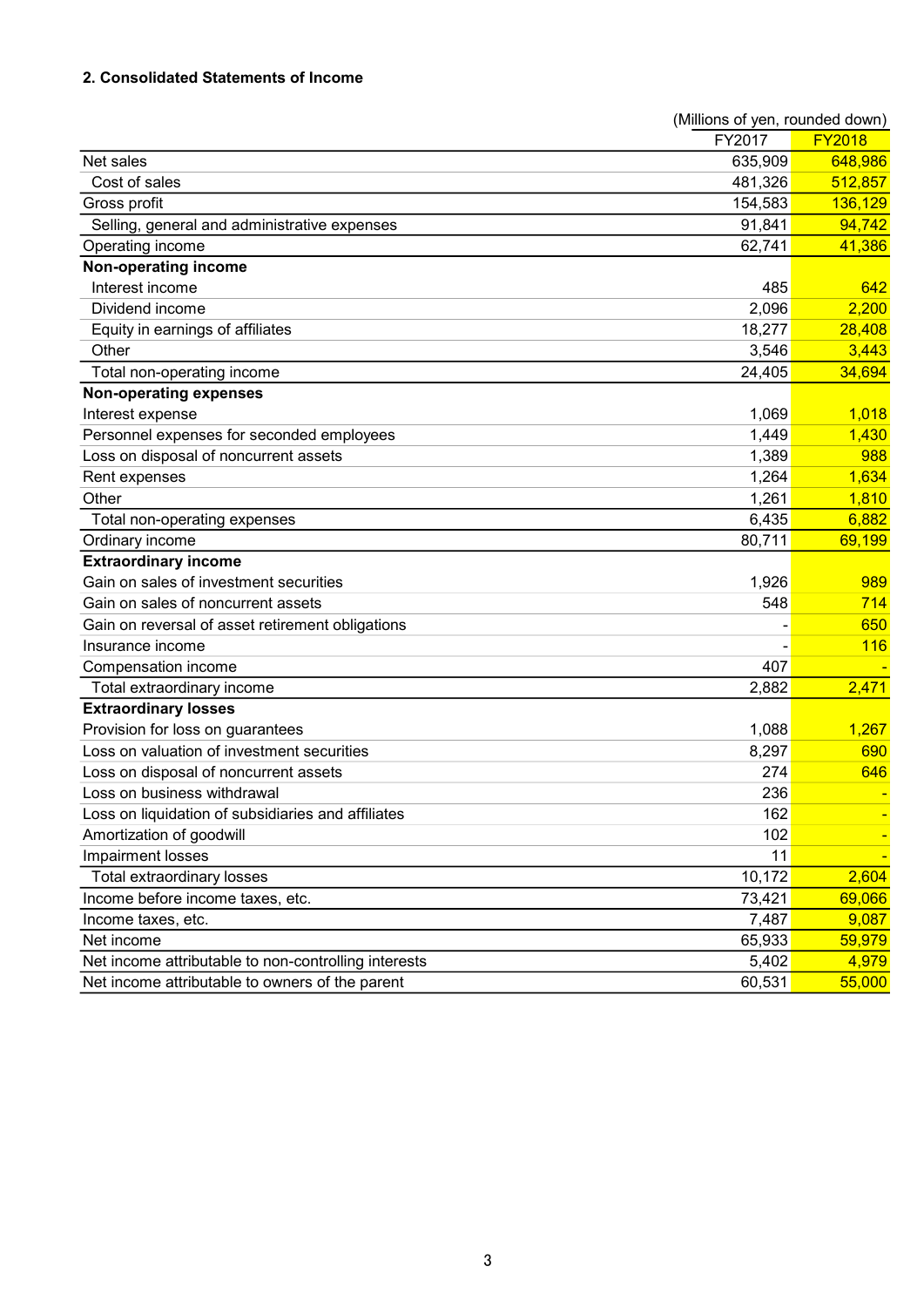# (Consolidated Statements of Comprehensive Income)

|                                                                                     | (Millions of yen, rounded down) |               |
|-------------------------------------------------------------------------------------|---------------------------------|---------------|
|                                                                                     | FY2017                          | <b>FY2018</b> |
| Net income                                                                          | 65,933                          | 59,979        |
| Other comprehensive Income                                                          |                                 |               |
| Valuation difference on available-for-sale securities                               | (827)                           | (4,212)       |
| Deferred gains or losses on hedges                                                  | (0)                             |               |
| Foreign currency statements translation adjustment                                  | 2,102                           | (2, 232)      |
| Remeasurements of defined benefit plans                                             | 2,204                           | (1, 812)      |
| Share of other comprehensive income of associates accounted for using equity method | (1,775)                         | 2,594         |
| Total other comprehensive Income                                                    | 1,702                           | (5,661)       |
| Comprehensive income                                                                | 67,636                          | 54,318        |
| Comprehensive income attributable to owners of the parent                           | 60,555                          | 50,795        |
| Comprehensive income attributable to non-controlling interests                      | 7,080                           | 3,522         |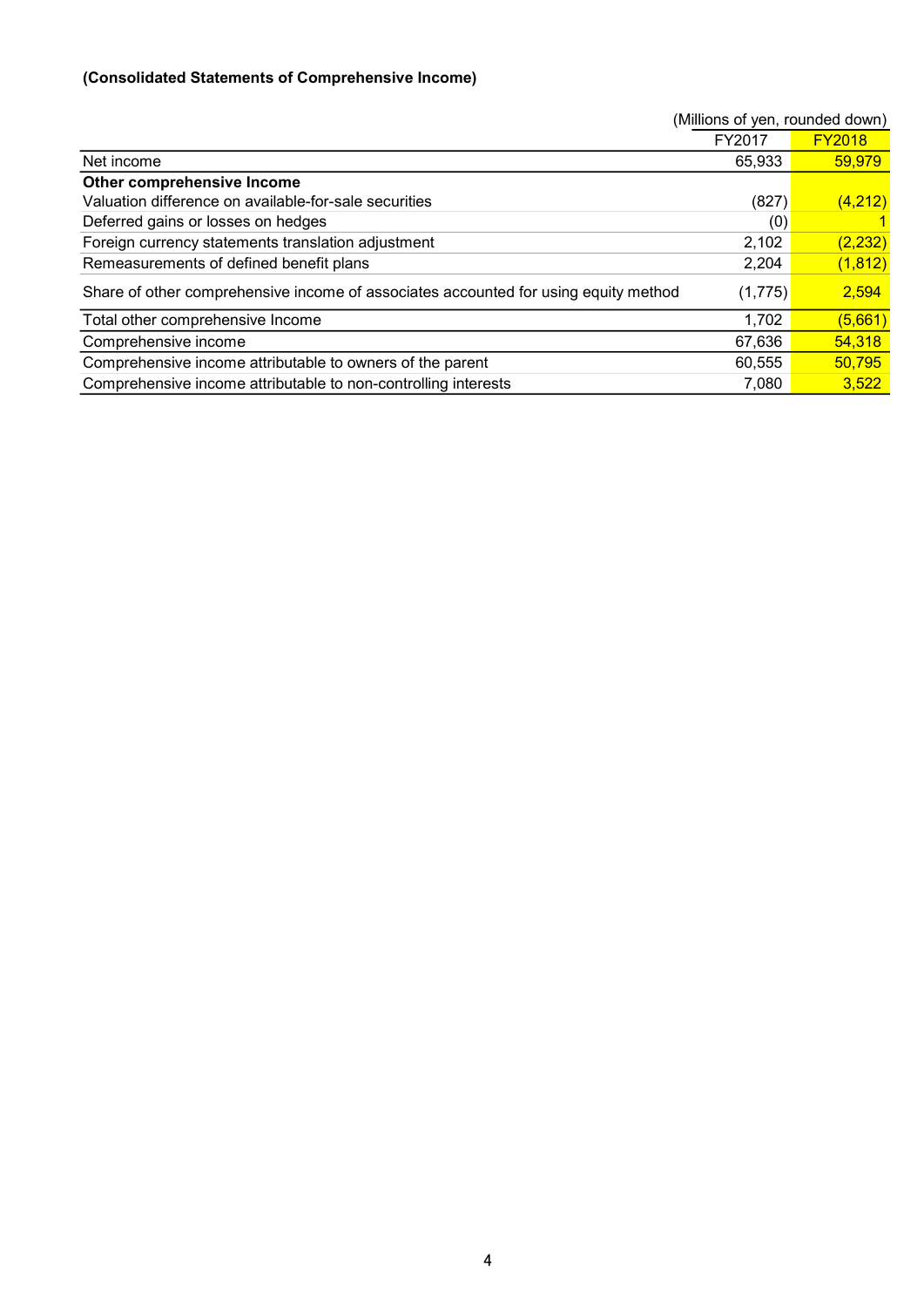# 3. Consolidated Statement of Cash Flows

|                                                                                         | (Millions of yen, rounded down) |               |
|-----------------------------------------------------------------------------------------|---------------------------------|---------------|
|                                                                                         | FY2017                          | <b>FY2018</b> |
| Net cash provided by (used in) operating activities:                                    |                                 |               |
| Income before income taxes, etc.                                                        | 73,421                          | 69,066        |
| Depreciation and amortization                                                           | 27,027                          | 27,451        |
| Loss on sale/disposal of property, plant and equipment                                  | 1,094                           | 870           |
| Amortization of goodwill                                                                | 370                             | 260           |
| Equity in earnings of affiliates                                                        | (18, 277)                       | (28, 408)     |
| Impairment loss                                                                         | 11                              |               |
| Gain on reversal of asset retirement obligations                                        |                                 | (650)         |
| Insurance income                                                                        | (29)                            | (173)         |
| Decrease (increase) in allowance for doubtful accounts                                  | 4                               | (137)         |
| Increase in net defined benefit liability                                               | 43                              | (682)         |
| Interest and dividend income                                                            | (2,581)                         | (2, 842)      |
| Interest expences                                                                       | 1,069                           | 1,018         |
| Gain on sale of short-term investments and investments in securities                    | (2, 146)                        | (1,041)       |
| Gain on valuation of short-term investments and investments in securities               | 8,327                           | 837           |
| Decrease in trade notes and accounts receivable                                         | (28, 607)                       | 8,059         |
| Decrease in inventories                                                                 | (9,759)                         | (15,750)      |
| Decrease in trade notes and accounts payable                                            | 21,357                          | (7, 290)      |
| Increase (decrease) in accrued consumption taxes                                        | 1,085                           | (1, 141)      |
| Increase (decrease) in provision for directors' retirement benefits                     | 33                              | 68            |
| Increase (decrease) in provision for loss on withdrawal from business                   | 236                             | (107)         |
| Increase (decrease) in provision for loss on liquidation of subsidiaries and associates | 162                             | (144)         |
| Increase (decrease) in provision for loss on guarantees                                 | 1,088                           | 1,270         |
| Other, net                                                                              | 1,016                           | 5,779         |
| Sub total                                                                               | 74,948                          | 56,313        |
| Interest and dividend received                                                          | 2,545                           | 2,804         |
| Dividend received from affiliates accounted for by the equity method                    | 20,008                          | 12,323        |
| Interest paid                                                                           | (974)                           | (1,020)       |
| Income taxes paid                                                                       | (5,838)                         | (6, 552)      |
| Insurance received                                                                      | 29                              | 173           |
| Net cash provided by (used in) operating activities                                     | 90,720                          | 64,042        |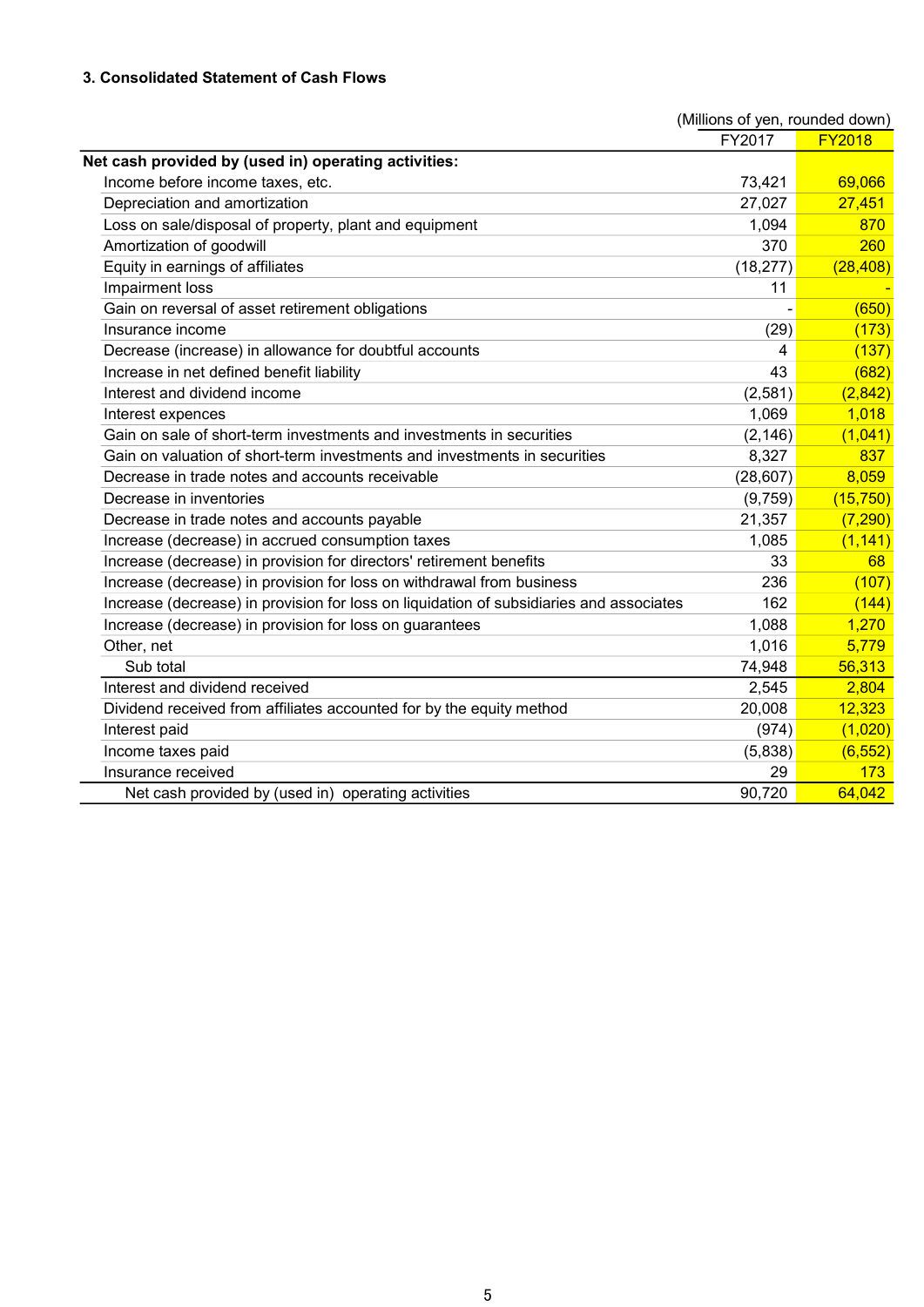# Consolidated Statement of Cash Flows (continued)

|                                                                                             | (Millions of yen, rounded down) |               |
|---------------------------------------------------------------------------------------------|---------------------------------|---------------|
|                                                                                             | FY2017                          | <b>FY2018</b> |
| Net cash provided by (used in) investing activities                                         |                                 |               |
| Purchase of noncurrent assets                                                               | (36, 546)                       | (37, 409)     |
| Proceeds from sales of noncurrent assets                                                    | 2,141                           | 891           |
| Purchase of investment securities                                                           | (1,548)                         | (5,039)       |
| Proceeds from sales of investment securities                                                | 4,949                           | 648           |
| Payments of loans receivable                                                                | (722)                           | (493)         |
| Collection of loans receivable                                                              | 80                              | 445           |
| Proceeds from sales of shares of subsidiaries resulting in change in scope of consolidation | 804                             | 939           |
| Other, net                                                                                  | (2, 773)                        | (2, 743)      |
| Net cash provided by (used in) investing activities                                         | (33, 614)                       | (42, 761)     |
| Net cash provided by (used in) financing activities                                         |                                 |               |
| Net increase (decrease) in short-term loan payable                                          | (7,300)                         | (10, 599)     |
| Proceeds from long-term loans payable                                                       | 10,359                          | 16,773        |
| Payment of long-term loans payable                                                          | (14, 143)                       | (17, 893)     |
| Purchase of treasury stock                                                                  | (7,010)                         | (6)           |
| Cash dividends paid                                                                         | (9,927)                         | (14, 953)     |
| Cash dividends paid to non-controlling interests                                            | (2,024)                         | (1,751)       |
| Payments from changes in ownership interests in subsidiaries that do not result in change   | (2,883)                         | (2,859)       |
| in scope of consolidation                                                                   |                                 |               |
| Other, net                                                                                  | (108)                           | (105)         |
| Net cash provided by (used in) financing activities                                         | (33,038)                        | (31, 396)     |
| Effect of exchange rate change on cash and cash equivalents                                 | (939)                           | <b>190</b>    |
| Net increase (decrease) in cash and cash equivalents                                        | 23,127                          | (9, 925)      |
| Cash and cash equivalents at beginning of period                                            | 67,177                          | 90.304        |
| Cash and cash equivalents at end of period                                                  | 90,304                          | 80,379        |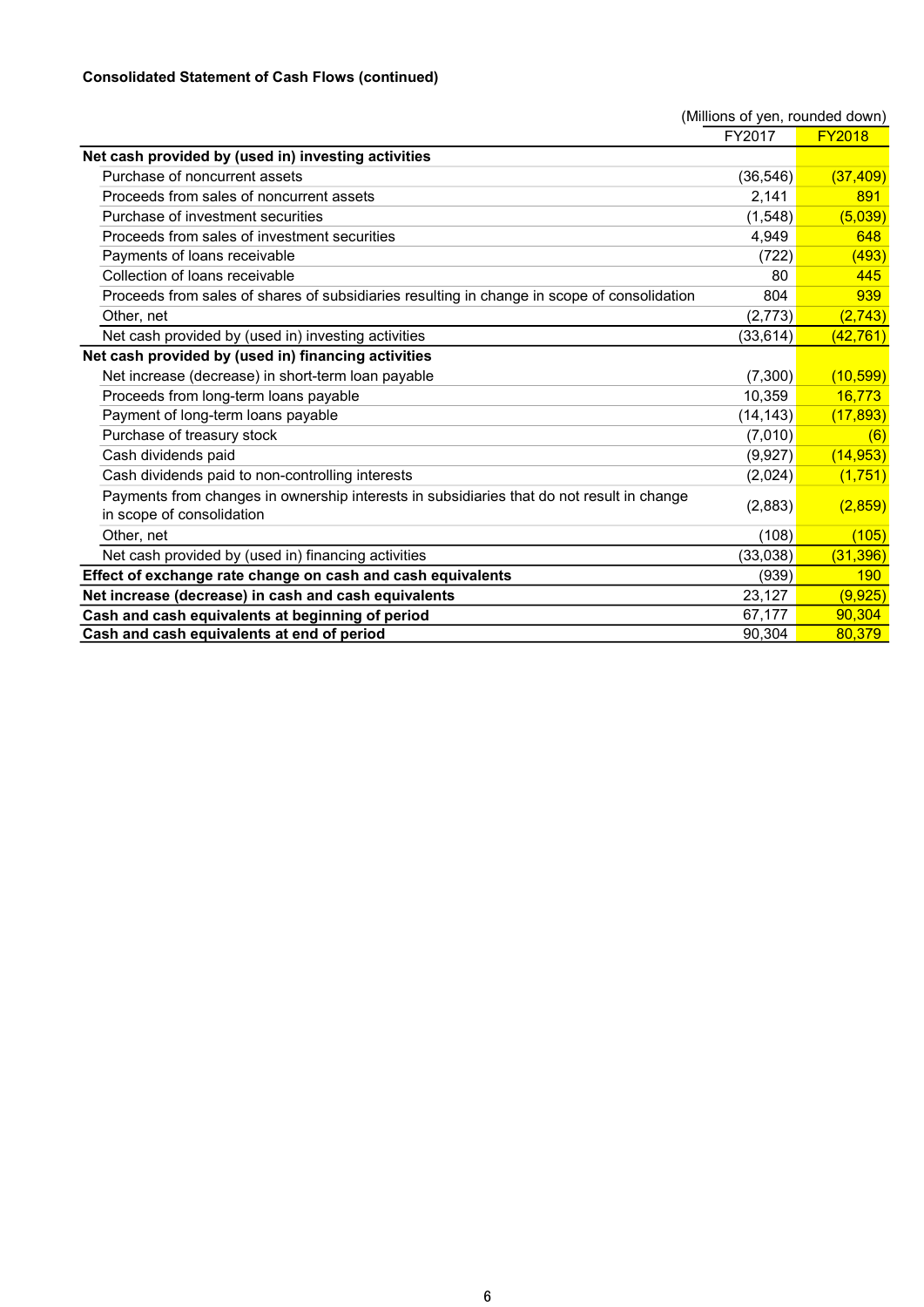# 4. Segment Information

|                                                                |                             |                      |                        |                                                  |        |                 | (Millions of yen, rounded down) |
|----------------------------------------------------------------|-----------------------------|----------------------|------------------------|--------------------------------------------------|--------|-----------------|---------------------------------|
|                                                                |                             |                      |                        | FY2017                                           |        |                 |                                 |
|                                                                | Natural<br>Gas<br>Chemicals | Aromatic<br>Chamials | Specialty<br>Chemicals | Information<br>&<br>Advanced<br><b>Materials</b> | Other  | Adjustment<br>s | Consolidated                    |
| Sales:                                                         |                             |                      |                        |                                                  |        |                 |                                 |
| Sales to third parties                                         | 167,035                     | 212,050              | 203,561                | 52,735                                           | 526    |                 | 635,909                         |
| Inter segment sales                                            | 7,697                       | 1,102                | 1,534                  | 39                                               | 79     | (10,454)        |                                 |
|                                                                | 174,733                     | 213,152              | 205,096                | 52,774                                           | 606    | (10,454)        | 635,909                         |
| Ordinary income                                                | 14,277                      | 24,570               | 37,988                 | 5,566                                            | 261    | (1,952)         | 80,711                          |
| Segment aseets                                                 | 182,960                     | 214,587              | 232,967                | 76,921                                           | 31,174 | 47,075          | 785,687                         |
| Others:                                                        |                             |                      |                        |                                                  |        |                 |                                 |
| Depreciation and amortization                                  | 5,145                       | 8,527                | 9,170                  | 3,595                                            | 19     | 568             | 27,027                          |
| Amortization of goodwill                                       |                             | 241                  | 0                      |                                                  | 129    |                 | 370                             |
| Interest income                                                | 70                          | 190                  | 212                    | 27                                               | 0      | (17)            | 485                             |
| Interest expenses                                              | 89                          | 644                  | 650                    | 107                                              | 7      | (429)           | 1,069                           |
| Equity in earnings of affiliates                               | 9,391                       | (121)                | 7,930                  | 899                                              | 177    |                 | 18,277                          |
| Investment in affiliates accounted<br>for by the equity method | 56,916                      | 457                  | 22,344                 | 10,318                                           | 3,548  | (88)            | 93,496                          |
| Capital expenditures                                           | 6,076                       | 11,301               | 11,004                 | 1,937                                            | 0      | 640             | 30,959                          |

(Millions of yen, rounded down)

|                                                                |                             |                      |                               | FY2018                                           |        |                 |              |
|----------------------------------------------------------------|-----------------------------|----------------------|-------------------------------|--------------------------------------------------|--------|-----------------|--------------|
|                                                                | Natural<br>Gas<br>Chemicals | Aromatic<br>Chamials | <b>Specialty</b><br>Chemicals | Information<br>&<br>Advanced<br><b>Materials</b> | Other  | Adjustment<br>s | Consolidated |
| Sales:                                                         |                             |                      |                               |                                                  |        |                 |              |
| Sales to third parties                                         | 180,554                     | 211,123              | 204,634                       | 51,986                                           | 686    |                 | 648,986      |
| Inter segment sales                                            | 7,770                       | 593                  | 1,099                         | 9                                                | 127    | (9,601)         |              |
|                                                                | 188,325                     | 211,717              | 205,734                       | 51,996                                           | 814    | (9,601)         | 648,986      |
| Ordinary income                                                | 22,665                      | 13,961               | 28,206                        | 4,480                                            | 480    | (594)           | 69,199       |
| Segment aseets                                                 | 204,278                     | 211,795              | 238,546                       | 72,484                                           | 30,606 | 46,326          | 804,038      |
| Others:                                                        |                             |                      |                               |                                                  |        |                 |              |
| Depreciation and amortization                                  | 5,512                       | 8,734                | 8,710                         | 3,616                                            | 19     | 858             | 27,451       |
| Amortization of goodwill                                       |                             | 260                  |                               | ۰                                                | -      |                 | 260          |
| Interest income                                                | 81                          | 218                  | 265                           | 38                                               | 0      | 36              | 642          |
| Interest expenses                                              | 76                          | 772                  | 633                           | 109                                              | 7      | (582)           | 1,018        |
| Equity in earnings of affiliates                               | 19,402                      |                      | 7,875                         | 783                                              | 340    |                 | 28,408       |
| Investment in affiliates accounted<br>for by the equity method | 74,222                      | 464                  | 22,230                        | 10,520                                           | 4,178  | 800             | 112,417      |
| Capital expenditures                                           | 5,792                       | 14,630               | 14,406                        | 2,303                                            | 0      | 2,146           | 39,279       |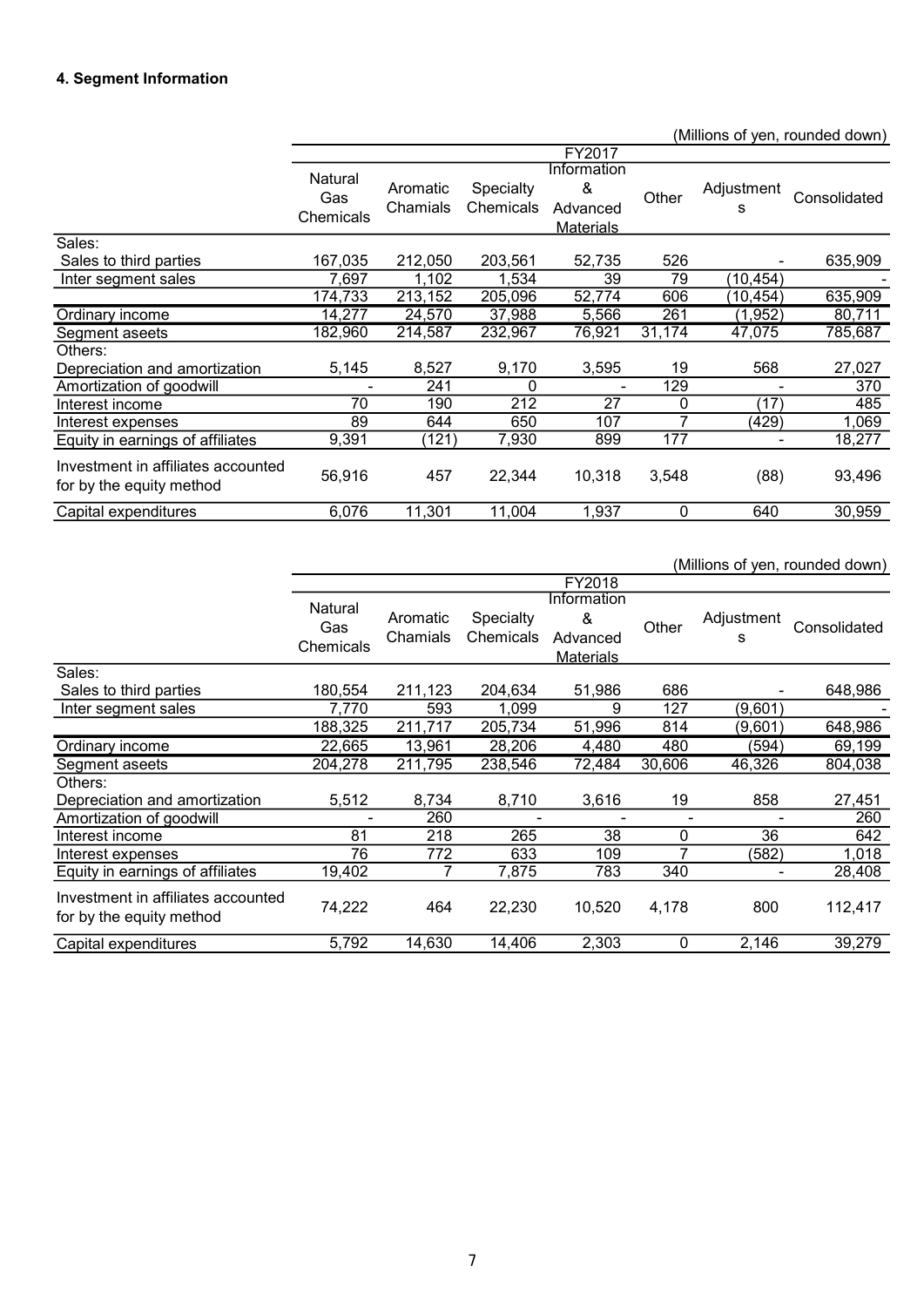#### FY2017 Outline of Consoliodated Results

| <b>FY2017 Outline of Consoliodated Results</b>                          |                    |              |               |               |                 |               |                    |                                 |               |               |          |
|-------------------------------------------------------------------------|--------------------|--------------|---------------|---------------|-----------------|---------------|--------------------|---------------------------------|---------------|---------------|----------|
|                                                                         |                    |              |               |               |                 |               |                    | (Billions of yen, rounded down) |               |               |          |
|                                                                         |                    |              |               |               |                 | Change        |                    | FY 2019                         |               |               |          |
|                                                                         |                    |              | FY2017        | FY2018        | Change          | (% )          |                    | forecast                        |               |               |          |
| Net sales                                                               |                    |              | 635.9         | 648.9         | 13.0            |               | 2.1                | 650.0                           |               |               |          |
| Natural Gas Chemicals                                                   |                    |              | 174.7         | 188.3         | 13.5            |               | 7.8                | 182.6                           |               |               |          |
| Aromatic Chemicals                                                      |                    |              | 213.1         | 211.7         | (1.4)           |               | (0.7)              | 208.6                           |               |               |          |
| <b>Specialty Chemicals</b><br><b>Information and Advanced Materials</b> |                    |              | 205.0<br>52.7 | 205.7<br>51.9 | 0.6<br>(0.7)    |               | 0.3<br>(1.5)       | 214.9<br>52.1                   |               |               |          |
| Other and Adjustment                                                    |                    |              | (9.8)         | (8.7)         | 1.0             |               |                    | (8.4)                           |               |               |          |
| Operating income (loss)                                                 |                    |              | 62.7          | 41.3          | (21.3)          |               | (34.0)             | 40.0                            |               |               |          |
| Natural Gas Chemicals                                                   |                    |              | 5.4           | 3.3           | (2.0)           |               | (37.9)             | 4.7                             |               |               |          |
| Aromatic Chemicals<br><b>Specialty Chemicals</b>                        |                    |              | 25.6<br>29.6  | 14.6<br>21.2  | (10.9)<br>(8.3) |               | (42.8)<br>(28.2)   | 15.6<br>19.0                    |               |               |          |
| Information and Advanced Materials                                      |                    |              | 4.2           | 3.9           | (0.3)           |               | (7.6)              | 3.6                             |               |               |          |
| Other and Adjustment                                                    |                    |              | (2.2)         | (1.8)         | 0.3             |               |                    | (3.0)                           |               |               |          |
| Non-operating profit                                                    |                    |              | 17.9          | 27.8          | 9.8             |               | 54.8               | 5.0                             |               |               |          |
| Ordinary income<br>Natural Gas Chemicals                                |                    |              | 80.7<br>14.2  | 69.1<br>22.6  | (11.5)<br>8.3   |               | (14.3)<br>58.7     | 45.0<br>4.8                     |               |               |          |
| <b>Aromatic Chemicals</b>                                               |                    |              | 24.5          | 13.9          | (10.6)          |               | (43.2)             | 14.5                            |               |               |          |
| <b>Specialty Chemicals</b>                                              |                    |              | 37.9          | 28.2          | (9.7)           |               | (25.7)             | 23.7                            |               |               |          |
| Information and Advanced Materials                                      |                    |              | 5.5           | 4.4           | (1.0)           |               | (19.5)             | 4.1                             |               |               |          |
| Other and Adiustment<br>Extoraordinary income and loss, net             |                    |              | (1.6)         | (0.1)         | 1.5             |               |                    | (2.2)<br>3.0                    |               |               |          |
| Income before income taxes, etc.                                        |                    |              | (7.2)<br>73.4 | (0.1)<br>69.0 | 7.1<br>(4.3)    |               | (5.9)              | 48.0                            |               |               |          |
| Net income attributable to owners of the parent                         |                    |              | 60.5          | 55.0          | (5.5)           |               | (9.1)              | 34.0                            |               |               |          |
|                                                                         |                    |              |               |               |                 |               |                    |                                 |               |               |          |
|                                                                         |                    |              |               |               |                 |               |                    |                                 |               |               |          |
|                                                                         |                    |              |               |               |                 |               |                    |                                 |               |               |          |
| 4. Other Information 1                                                  |                    |              |               |               |                 |               |                    |                                 |               |               |          |
|                                                                         |                    | FY2015       | FY2016        |               | FY2017          | FY2018        | FY2019<br>Forecast |                                 |               |               |          |
| Investments                                                             | Full year          | 30.5         | 35.0          |               | 30.9            | 39.2          | 50.0               |                                 |               |               |          |
| (Billions of yen)                                                       | 1H                 | 14.9         | 13.7          |               | 13.9            | 18.6          | 25.0               |                                 |               |               |          |
| Depreciation & amortization                                             | Full year          | 26.7         | 25.6          |               | 27.0            | 27.4          | 29.0               |                                 |               |               |          |
| (Billions of yen)                                                       | 1H                 | 13.1         | 12.2          |               | 13.1            | 13.5          | 14.0               |                                 |               |               |          |
| R&D expenditures                                                        | Full year          | 18.9         | 19.2          |               | 18.9            | 18.6          | 21.0               |                                 |               |               |          |
| (Billions of yen)                                                       | 1H                 | 9.2          | 9.6           |               | $9.5\,$         | 9.1           | 10.5               |                                 |               |               |          |
| Number of Staff                                                         | Year-end           | 8,176        | 8,034         |               | 8,009           | 8,276         | 8,508              |                                 |               |               |          |
| ROA (Ordinary income)<br>ROE (Net income)                               |                    | 5.9%<br>9.0% | 8.4%<br>12.0% |               | 10.6%<br>13.6%  | 8.7%<br>11.3% | 5.5%<br>6.7%       |                                 |               |               |          |
|                                                                         |                    |              |               |               |                 |               |                    |                                 |               |               |          |
|                                                                         |                    |              |               |               |                 |               |                    |                                 |               |               |          |
| 5. Other Information 2                                                  |                    |              |               |               |                 |               |                    |                                 |               |               |          |
|                                                                         | FY2014             |              |               | FY2015        |                 |               | FY2016             |                                 | FY2017        | FY2018        | FY2019   |
|                                                                         | $D_{\text{ocult}}$ |              |               | <b>Docult</b> |                 |               | <b>Docult</b>      |                                 | <b>Docult</b> | <b>Docult</b> | Estessat |

#### 4.Other Information 1

|                             |           | FY2015  | FY2016 | FY2017 | FY2018   | FY2019<br>Forecast |  |
|-----------------------------|-----------|---------|--------|--------|----------|--------------------|--|
| Investments                 | Full year | 30.5    | 35.0   | 30.9   | 39.2     | 50.0               |  |
| (Billions of yen)           | 1H        | 14.9    | 13.7   | 13.9   | 18.6     | 25.0               |  |
| Depreciation & amortization | Full year | 26.7    | 25.6   | 27.0   | 27.4     | 29.0               |  |
| (Billions of yen)           | 1H        | 13.1    | 12.2   | 13.1   | 13.5     | 14.0               |  |
| R&D expenditures            | Full year | 18.9    | 19.2   | 18.9   | 18.6     | 21.0               |  |
| (Billions of yen)           | 1H        | 9.2     | 9.6    | 9.5    | 9.1      | 10.5               |  |
| Number of Staff             | Year-end  | 8.176   | 8,034  | 8,009  | 8,276    | 8,508              |  |
| ROA (Ordinary income)       |           | 5.9%    | 8.4%   | 10.6%  | 8.7%     | 5.5%               |  |
| ROE (Net income)            |           | $9.0\%$ | 12.0%  | 13.6%  | $11.3\%$ | 6.7%               |  |

#### 5.Other Information 2

| Natural Gas Chemicals                                                   |                        |               | 14.2          | 22.6                   | 58.7<br>8.3      |                        | 4.8    |                        |                        |        |           |
|-------------------------------------------------------------------------|------------------------|---------------|---------------|------------------------|------------------|------------------------|--------|------------------------|------------------------|--------|-----------|
| Aromatic Chemicals                                                      |                        |               | 24.5          | 13.9                   | (43.2)<br>(10.6) |                        | 14.5   |                        |                        |        |           |
| Specialty Chemicals                                                     |                        |               | 37.9          | 28.2                   | (9.7)<br>(25.7)  |                        | 23.7   |                        |                        |        |           |
| Information and Advanced Materials                                      |                        |               | 5.5           | 4.4                    | (1.0)<br>(19.5)  |                        | 4.1    |                        |                        |        |           |
| Other and Adjustment                                                    |                        |               | (1.6)         | (0.1)                  | 1.5              |                        | (2.2)  |                        |                        |        |           |
| Extoraordinary income and loss, net                                     |                        |               | (7.2)         | (0.1)                  | 7.1              |                        | 3.0    |                        |                        |        |           |
| ncome before income taxes, etc.                                         |                        |               | 73.4          | 69.0                   | (4.3)<br>(5.9)   |                        | 48.0   |                        |                        |        |           |
| Net income attributable to owners of the parent                         |                        |               | 60.5          | 55.0                   | (5.5)<br>(9.1)   |                        | 34.0   |                        |                        |        |           |
| 4. Other Information 1                                                  |                        |               |               |                        |                  |                        |        |                        |                        |        |           |
|                                                                         |                        |               |               |                        |                  | FY2019                 |        |                        |                        |        |           |
|                                                                         |                        | FY2015        | FY2016        | FY2017                 | FY2018           | Forecast               |        |                        |                        |        |           |
| Investments                                                             | Full year              | 30.5          | 35.0          | 30.9                   | 39.2             | 50.0                   |        |                        |                        |        |           |
| (Billions of yen)                                                       | 1H                     | 14.9          | 13.7          | 13.9                   | 18.6             | 25.0                   |        |                        |                        |        |           |
| Depreciation & amortization                                             | Full year              | 26.7          | 25.6          | 27.0                   | 27.4             | 29.0                   |        |                        |                        |        |           |
| (Billions of yen)                                                       | 1H                     | 13.1          | 12.2          | 13.1                   | 13.5             | 14.0                   |        |                        |                        |        |           |
| R&D expenditures                                                        | Full year              | 18.9          | 19.2          | 18.9                   | 18.6             | 21.0                   |        |                        |                        |        |           |
| (Billions of yen)                                                       | 1H                     | 9.2           | 9.6           | 9.5                    | 9.1              | 10.5                   |        |                        |                        |        |           |
| Number of Staff<br>ROA (Ordinary income)                                | Year-end               | 8,176<br>5.9% | 8,034         | 8,009                  | 8,276            | 8,508                  |        |                        |                        |        |           |
| ROE (Net income)                                                        |                        | 9.0%          | 8.4%<br>12.0% | 10.6%<br>13.6%         | 8.7%<br>11.3%    | 5.5%<br>6.7%           |        |                        |                        |        |           |
|                                                                         |                        |               |               |                        |                  |                        |        |                        |                        |        |           |
|                                                                         |                        |               |               |                        |                  |                        |        |                        |                        |        |           |
| 5. Other Information 2                                                  |                        |               |               |                        |                  |                        |        |                        |                        |        |           |
|                                                                         | FY2014                 |               |               | FY2015                 |                  | FY2016                 | FY2017 |                        | FY2018                 |        | FY2019    |
|                                                                         | Result                 |               |               | Result                 |                  | Result                 | Result |                        | Result                 |        | Forecast  |
|                                                                         | First half Second half |               |               | First half Second half |                  | First half Second half |        | First half Second half | First half Second half |        | Full year |
| Exchange Rate<br>(JPY/USD, Average)                                     | 103                    | 117           | 122           | 118                    | 105              | 112                    | 111    | 111                    | 110                    | 112    | 110       |
| Exchange Rate<br>(JPY/EUR, Average)                                     | 139                    | 139           | 135           | 130                    | 118              | 119                    | 126    | 133                    | 130                    | 127    | 125       |
| crude oil (Dubai)<br>(USD/BBL)                                          | 104                    | 63            | 56            | 36                     | 43               | 51                     | 50     | 62                     | 73                     | 65     | 70        |
| Methanol (USD/MT,<br>Asian average spot price)                          | 432                    | 358           | 301           | 230                    | 230              | 327                    | 296    | 381                    | 408                    | 335    | 350       |
| Mixed Xylene<br>(USD/MT)                                                | 1,100                  | 730           | 740           | 630                    | 660              | 680                    | 650    | 725                    | 845                    | 730    | 800       |
| <b>Bisphenol A</b>                                                      | 1,600                  | 1,200         | 950           | 850                    | 1,000            | 1,000                  | 1,100  | 1,200                  | 1,600                  | 1,200  | 1,200     |
| $(USD/MT)^*$                                                            | ~2,000                 | ~1,900        | ~1,500        | ~1,100                 | ~1,200           | ~1,400                 | ~1,300 | ~1,700                 | ~1,900                 | ~1,800 | ~1,700    |
| Polycarbonate                                                           | 2,500                  | 2,300         | 2,100         | 2,000                  | 2,200            | 2,400                  | 2,500  | 2,900                  | 2,700                  | 2,100  | 2,000     |
| $(USD/MT)^*$                                                            | ~2,700                 | ~2,700        | ~2,650        | ~2,400                 | ~2,500           | ~2,800                 | ~2,900 | ~1,000                 | ~1,800                 | ~2,800 | ~2,500    |
| *Describe the minimum and maximum values during the period              |                        |               |               |                        |                  |                        |        |                        |                        |        |           |
| lote: Methanol price forecasts are expressed for the following periods. |                        |               |               |                        |                  |                        |        |                        |                        |        |           |
| FY2014:                                                                 |                        |               |               |                        |                  |                        |        |                        |                        |        |           |
| 1H: Jonuary June                                                        |                        |               |               |                        |                  |                        |        |                        |                        |        |           |

 FY2014: 1H:January-June 2H:July-December

FY2015-FY2019:

1H:April-September

2H:October-March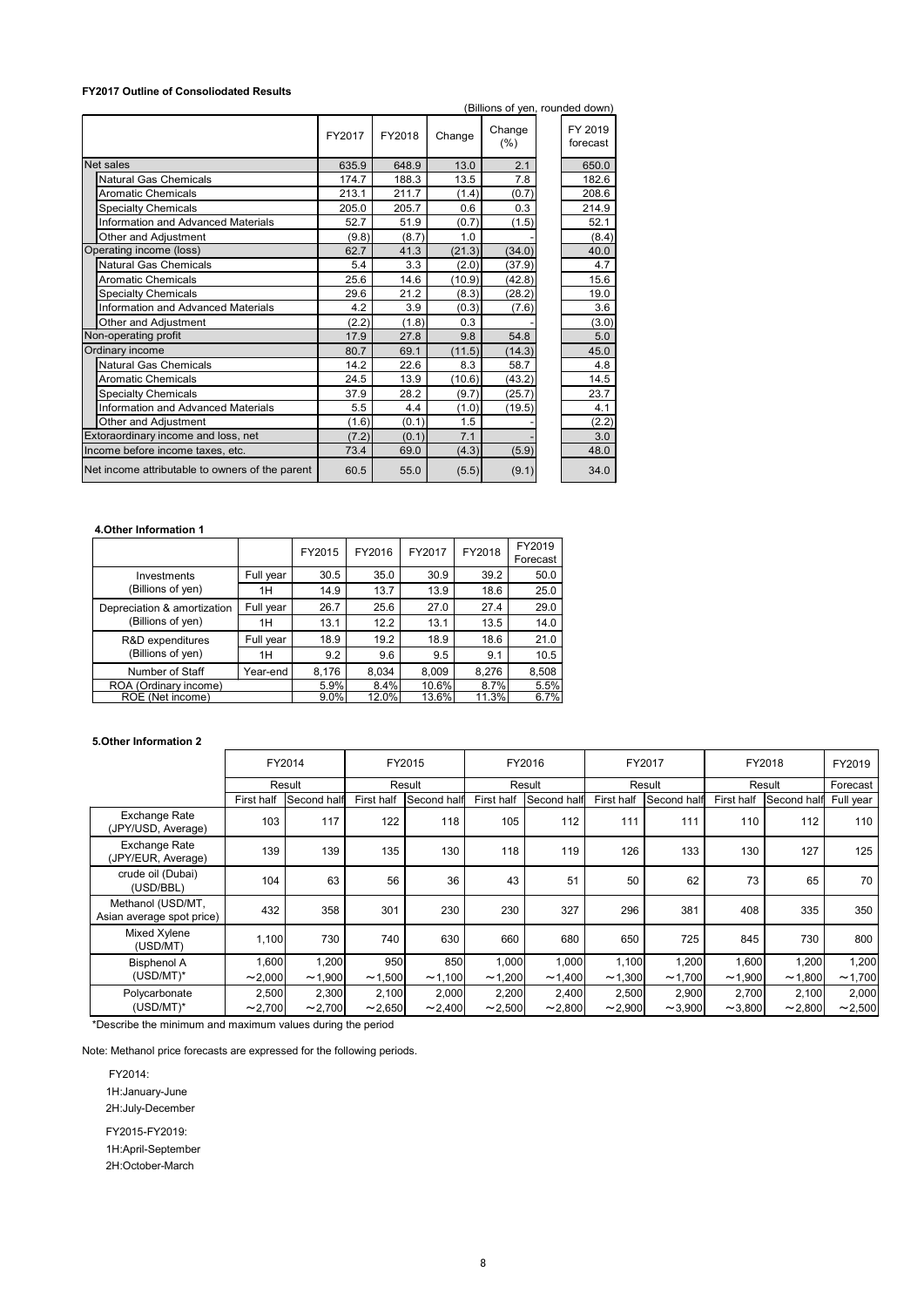## **Qualitative Information**

|                                      |        |               | (Billions of yen) |
|--------------------------------------|--------|---------------|-------------------|
|                                      | FY2017 | <b>FY2018</b> | Change            |
| Net sales                            | 635.9  | 648.9         | 13.0              |
| Operating income                     | 62.7   | 41.3          | (21.3)            |
| Ordinary income                      | 80.7   | 69.1          | (11.5)            |
| Net income attributable to owners of | 60.5   | 55.0          |                   |
| the parent                           |        |               | (5.5)             |

# **Consolidated Business Results for This Period Overview of Results**

In the fiscal year ended March 31, 2019, the world economy continued to show signs of a slow recovery. However, concerns about trade friction, the deceleration of China's economic growth and the volatility of financial and capital markets reinforced existing economic uncertainty.

The Japanese economy saw gradual but overarching recovery thanks to continued improvement in employment and private income, overcoming recent stagnation in some export and production areas as well as the impact of increased costs for manufacturing and logistics brought about by labor shortage.

The management environment surrounding the MGC Group saw such changes as increases in raw material and fuel prices. However, the market prices of key products including polycarbonates and purified isophthalic acid saw the end of a prolonged high and began to decline. The Group's performance was particularly impacted by this market price decline in the second half of the fiscal year. As such, the MGC Group continued to face harsh conditions.

Against this backdrop, the MGC Group adhered to the Group Vision of "Creating values to share with society" in a bid to improve its corporate value. In the first fiscal year of the MGC Advance 2020 Medium-term Management Plan, the Group moved ahead with the plan's basic policies: "strengthening the earning power of existing businesses with a focus on core businesses," "creating and developing new businesses" and "implementing investment strategies to form an optimal business portfolio."

The MGC Group achieved growth in net sales compared with the previous fiscal year, primarily because of the market prices of methanol, which, despite a downward trend from last November onward, remained higher than the levels recorded in the same period of the previous fiscal year. Also contributing were strong overall sales volumes. Operating income fell compared with results for the previous fiscal year. While sales volumes of special polycarbonates increased, the market prices of purified isophthalic acid and polycarbonates fell significantly. Furthermore, the profitability of foamed plastics has deteriorated due to hikes in raw material and fuel prices.

Despite increased equity in earnings of affiliates associated with the Group's overseas methanol producing companies, ordinary income decreased year on year due to the decline in operating income.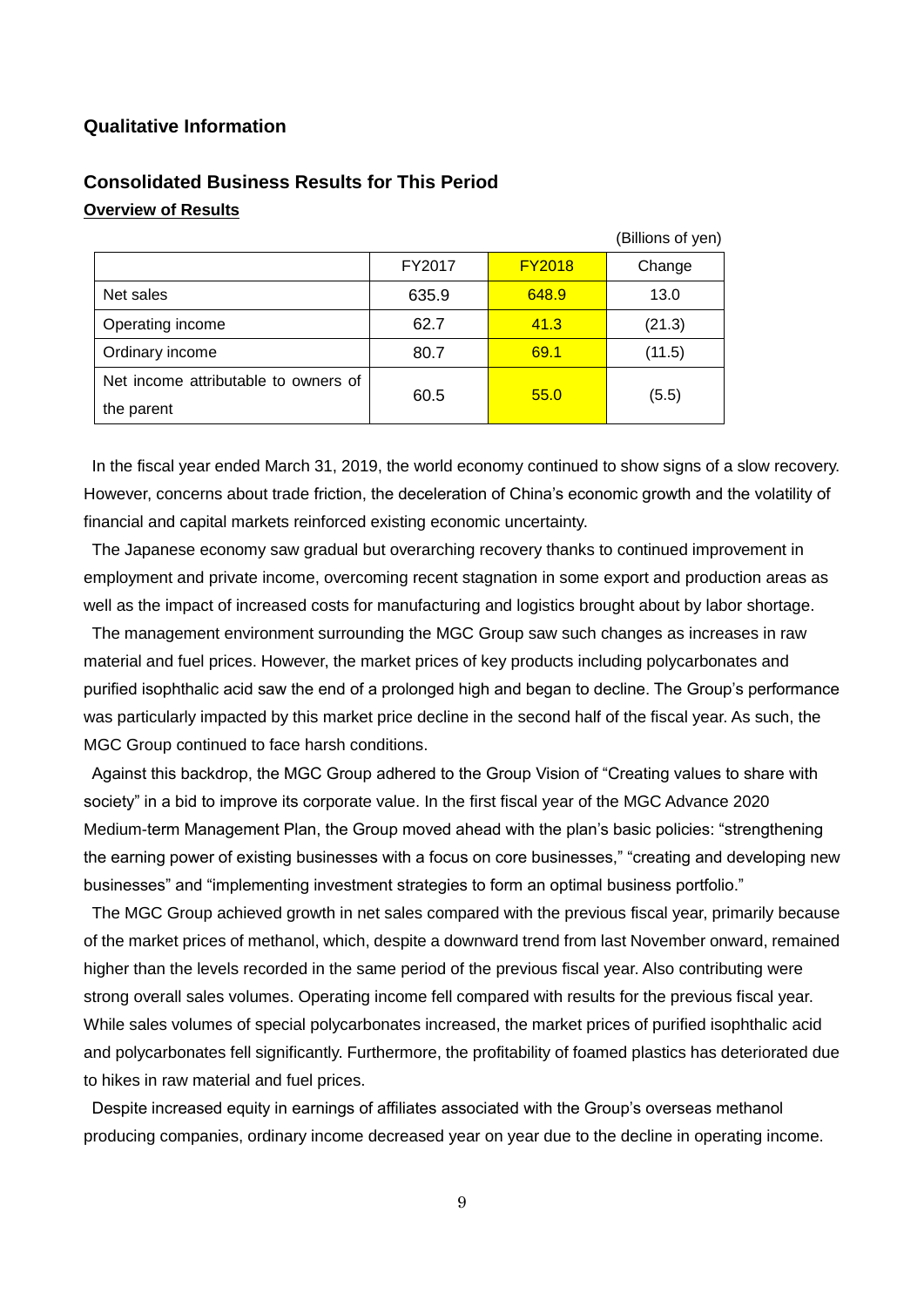Consequently, net income attributable to owners of the parent decreased year on year. This was mainly due to the decline in operating income despite a decrease in extraordinary losses from the previous fiscal year in which the Group posted a loss on valuation of investment securities in connection with a shale gas and LNG project in Canada.

As announced\* in the fiscal year under review, MGC's equity method affiliate JSMC and Saudi Basic Industries Corp. (SABIC) reached an agreement regarding the Saudi Methanol Company (AR-RAZI), whose joint venture agreement was set to expire on November 29, 2018. Based on this agreement, JSMC will sell 50% of its shares in AR-RAZI (this represents 25% of all AR-RAZI shares) to SABIC for US\$150 million to reduce its shareholding ratio to 25:75. In addition, JSMC has decided to continue the joint venture status of AR-RAZI until November 29, 2038.

As for the expected impact on MGC's consolidated financial performance, the transfer of shares is expected to generate a total loss of around ¥5.0 billion. However, MGC recorded only the originally projected ¥1.7 billion in tax-related expenses as equity in earnings (losses) of affiliated companies for the fiscal year ended March 31, 2019, as the approval of governmental authorities charged with ensuring fair competition in the relevant countries had yet to be obtained and, accordingly, mandatory procedures associated with the transfer of the aforementioned shares had not been completed as of the end of said fiscal year.

The decrease in JSMC's shareholding for AR-RAZI will subsequently be recorded in MGC's equity in earnings (losses) of affiliated companies. However, for the fiscal year under review, MGC calculated equity in earnings (losses) of affiliated companies related to JSMC at the pre-sale 50:50 shareholding ratio for the period after November 29, 2018, when the former joint venture agreement was set to expire, taking into account that the transfer of shares had yet to be approved.

Due to the same reasons, MGC's operating results for the fiscal year under review do not include amortization costs associated with the US\$1,350 million to be paid by JSMC to SABIC as consideration for the continuation of the joint venture status.

\* Announced via the two MGC news releases entitled "Notice about the Methanol Joint Venture in Saudi Arabia of JSMC, a MGC's Equity Method Affiliate" and "Notice about the Continuation of the Joint Venture in Saudi Arabia of JSMC, a MGC's Equity Method Affiliate" dated December 4, 2018 and March 22, 2019, respectively.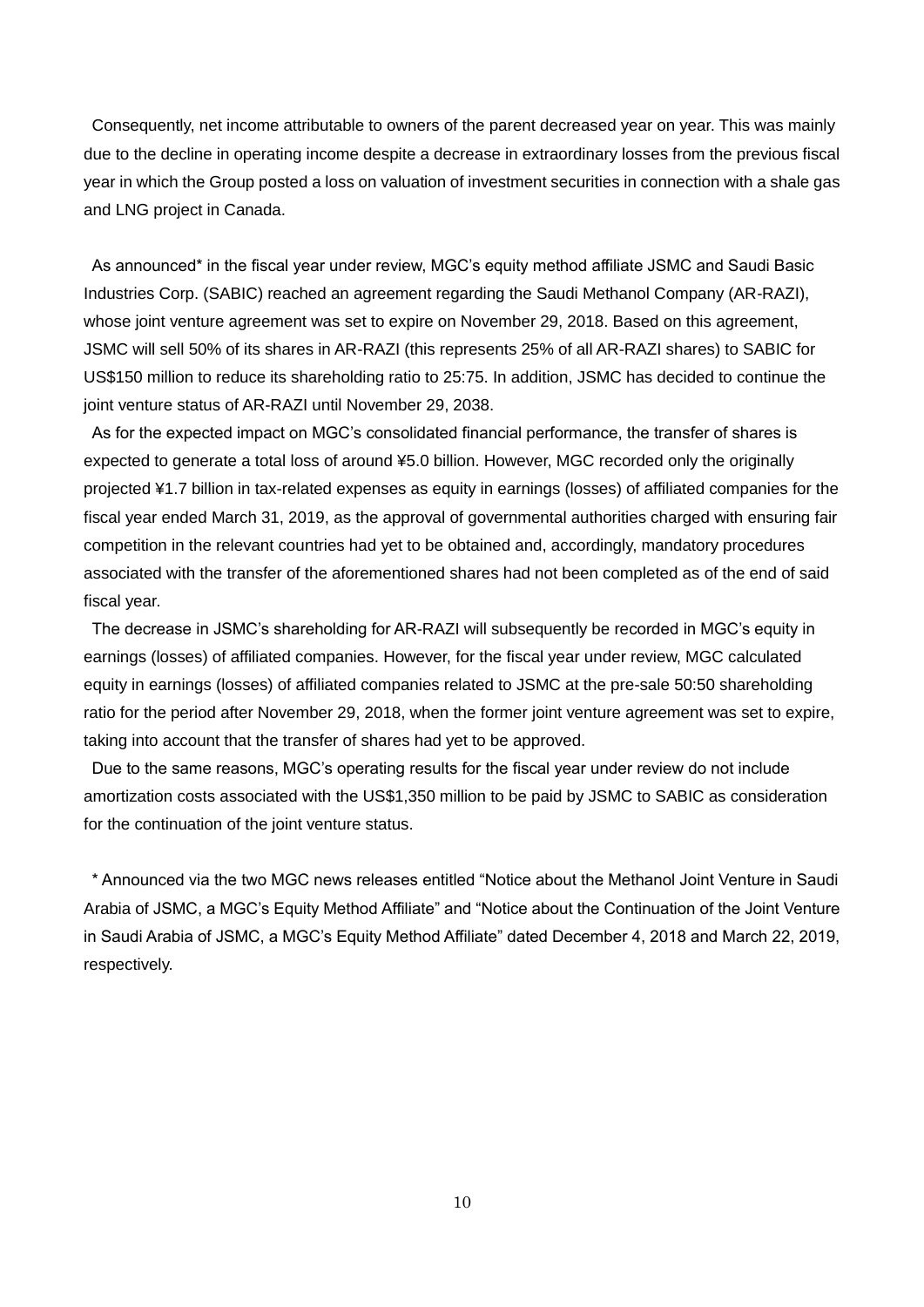# **Results by Business Segment**

## **Natural Gas Chemicals**

|                  |        |               | (Billions of yen) |
|------------------|--------|---------------|-------------------|
|                  | FY2017 | <b>FY2018</b> | Change            |
| Sales            | 167.0  | <b>180.5</b>  | 13.5              |
| Operating income | 5.4    | 3.3           | (2.0)             |
| Ordinary income  | 14.2   | 22.6          | 8.3               |

The methanol business grew in revenue due to an increase in methanol market prices compared with the previous year. Methanol and ammonia-based chemicals had higher revenue due mainly to an overall increase in sales volumes. Earnings from these chemicals, however, decreased year on year, due to higher raw material prices and a drop in neopentyl glycol market price as well as rises in repair expenses and other fixed costs.

Crude oil and other energy sources achieved prior-year-level earnings. Despite a crude oil price increase, crude oil sales volume dropped.

|                  |        |               | (Billions of yen) |
|------------------|--------|---------------|-------------------|
|                  | FY2017 | <b>FY2018</b> | Change            |
| <b>Sales</b>     | 212.0  | 211.1         | (0.9)             |
| Operating income | 25.6   | 14.6          | (10.9)            |
| Ordinary income  | 24.5   | 13.9          | (10.6)            |

## **Aromatic Chemicals**

Specialty aromatic chemical products posted growth in both revenue and earnings compared with the same period of the previous fiscal year. The negative impact of higher raw material and fuel prices was more than offset by solid sales of meta-xylenediamine and aromatic aldehydes. General-purpose aromatic chemical products suffered significantly lower earnings. Negative influences included lower market prices and higher raw material and fuel prices, which together caused the profitability of purified isophthalic acid to deteriorate.

Foamed plastics saw a decline in earnings primarily due to higher raw material and fuel prices.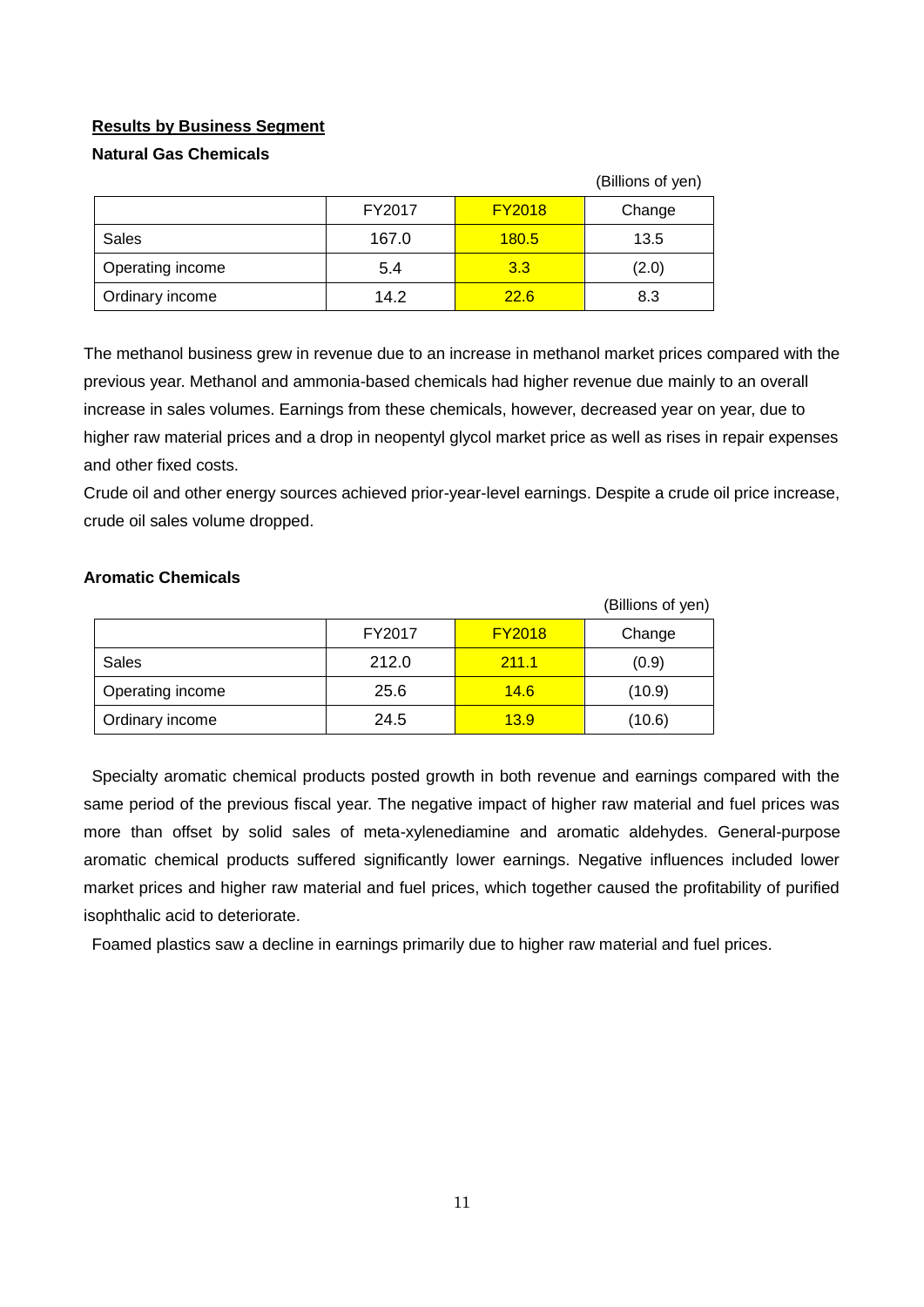## **Specialty Chemicals**

|                  |        |               | (Billions of yen) |
|------------------|--------|---------------|-------------------|
|                  | FY2017 | <b>FY2018</b> | Change            |
| Sales            | 203.5  | 204.6         | 1.0               |
| Operating income | 29.6   | 21.2          | (8.3)             |
| Ordinary income  | 37.9   | 28.2          | (9.7)             |

Although higher sales volumes helped drive up sales of inorganic chemicals, lower earnings were posted due to increasing competition in liquid chemicals used for semiconductor and LCD displays, as well as higher fixed costs in connection with the launch of a new production facility in North America.

The engineering plastics business saw a sales volume increase for special polycarbonates used in smartphone camera lenses. However, earnings decreased due to the deteriorating profitability of polycarbonates as well as a lower sales volume for films used in flat panel displays.

#### **Information & Advanced Materials**

|                  |        |               | (Billions of yen) |
|------------------|--------|---------------|-------------------|
|                  | FY2017 | <b>FY2018</b> | Change            |
| Sales            | 52.7   | 51.9          | (0.7)             |
| Operating income | 4.2    | 3.9           | (0.3)             |
| Ordinary income  | 5.5    | 4.4           | (1.0)             |

Electronic materials recorded earnings that are virtually on par with the previous fiscal year. Despite firm sales volume in the first half, this result was mainly attributable to the lower sales volume of mainstay BT materials for semiconductor packaging due to declining demand for materials for smartphones and those used in memory devices in the second half. Oxygen absorbers such as AGELESS™ saw a drop in earnings, primarily due to increasing competition in Japan.